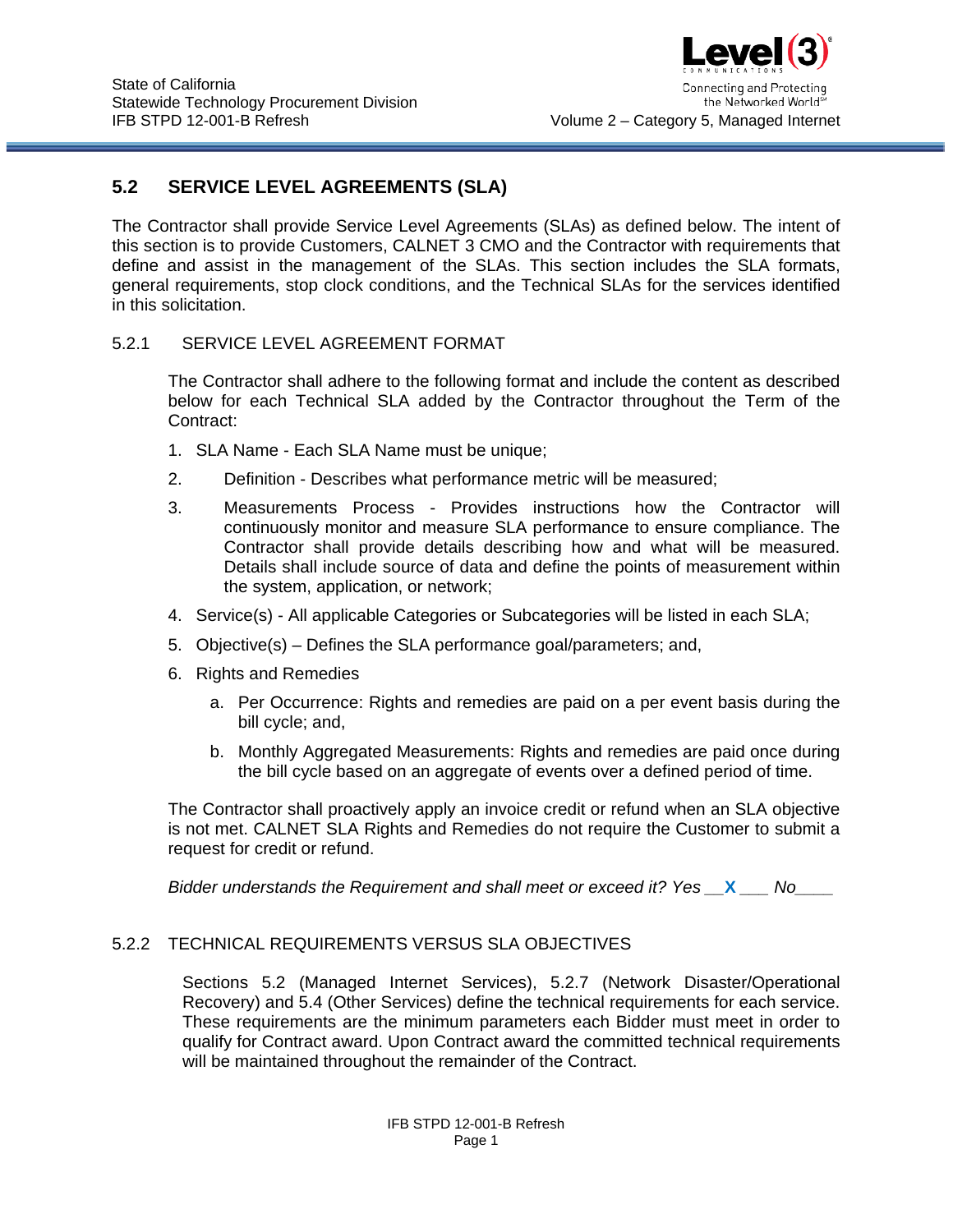

Committed SLA objectives (Section 5.5) are minimum parameters which the Contractor shall be held accountable for all rights and remedies throughout Contract Term.

*Bidder understands the Requirement and shall meet or exceed it? Yes \_\_***X** *\_\_\_ No\_\_\_\_*

## 5.2.3 TWO METHODS OF OUTAGE REPORTING: CUSTOMER OR CONTRACTOR

There are two (2) methods in which CALNET 3 service failures or quality of service issues may be reported and Contractor trouble tickets opened: Customer reported or Contractor reported.

The first method of outage reporting results from a Customer reporting service trouble to the Contractor's Customer Service Center via phone call or opening of a trouble ticket using the on-line Trouble Ticket Reporting Tool (IFB STPD 12-001-B Business Requirements Section B.9.4).

The second method of outage reporting occurs when the Contractor opens a trouble ticket as a result of network/system alarm or other method of service failure identification. In each instance the Contractor shall open a trouble ticket using the Trouble Ticket Reporting Tool (IFB STPD 12-001-B Business Requirements Section B.9.4) and monitor and report to Customer until service is restored.

*Bidder understands the Requirement and shall meet or exceed it? Yes*  $\mathbf{X}$  *\_\_\_\_ No* 

# 5.2.4 BIDDER RESPONSE TO SERVICE LEVEL AGREEMENTS

Many of the Service Level Agreements described below include multiple objective levels – Basic, Standard and Premier. Bidders shall indicate one (1) specific objective level they are committing to for each service in space provided in the "Objective" section of each SLA description.

*Bidder understands the Requirement and shall meet or exceed it? Yes \_\_***X** *\_\_\_ No\_\_\_\_*

## 5.2.5 CONTRACTOR SLA MANAGEMENT PLAN

Within 90 calendar days of Contract award, the Contractor shall provide CALNET 3 CMO with a detailed SLA Management Plan that describes how the Contractor will manage the Technical SLAs for services in this IFB. The SLA Management plan shall provide processes and procedures to be implemented by the Contractor. The SLA Management Plan shall define the following:

1. Contractor SLA Manager and supporting staff responsibilities;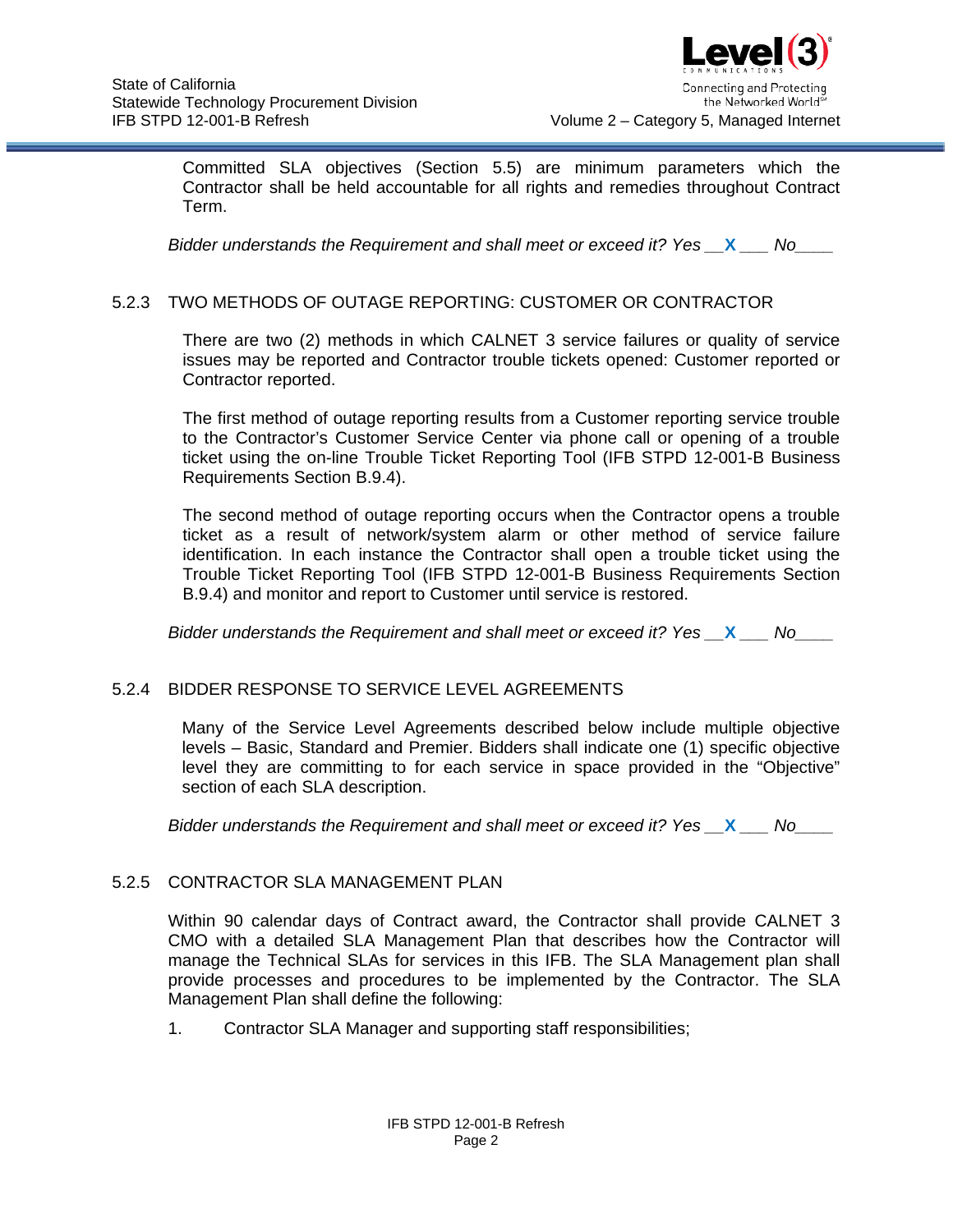

- 2. Contractor's process for measuring objectives for each SLA. The process shall explain how the Contractor will continuously monitor and measure SLA performance to ensure compliance. The Contractor shall provide details describing how and what will be measured. Details should include source of data and define the points of measurement within the system, application, or network;
- 3. Creation and delivery of SLA Reports (IFB STPD 12-001-B Business Requirements Section B.9.5). The Contractor shall include a sample report in accordance with IFB-B Business Requirements Section B.9.5 (SLA Reports) for the following: SLA Service Performance Report (Section IFB STPD 12-001-B Business Requirements Section B.9.5.1), SLA Provisioning Report (Section IFB STPD 12-001-B Business Requirements Section B.9.5.2), and SLA Catastrophic Outage Reports (Section IFB STPD 12-001-B Business Requirements Section B.9.5.3). The Contractor shall commit to a monthly due date. The reports shall be provided to the CALNET 3 CMO via the Private Oversight Website (IFB STPD 12-001-B Business Requirements Section B.9.2);
- 4. SLA invoicing credit and refund process;
- 5. Contractor SLA problem resolution process for SLA management and SLA reporting. The Contractor shall provide a separate process for Customers and CALNET 3 CMO; and,
- 6. Contractor SLA Manager to manage all SLA compliance and reporting. The Contractor shall include SLA Manager contact information for SLA inquiries and issue resolution for Customer and CALNET 3 CMO.

## 5.2.6 TECHNICAL SLA GENERAL REQUIREMENTS

The Contractor shall adhere to the following general requirements which apply to all CALNET 3 Technical SLAs (Section [5.5.8\)](#page-7-0):

- 1. With the exception of the Provisioning SLA, the total SLA rights and remedies for any given month shall not exceed the sum of 100 percent of the Total Monthly Recurring Charges (TMRC). Services with usage charges shall apply the Average Daily Usage Charge (ADUC) in addition to any applicable TMRC rights and remedies;
- 2. If a circuit or service fails to meet one (1) or more of the performance objectives, only the SLA with the largest monthly Rights and Remedies will be credited to the Customer, per event;
- 3. The Contractor shall apply CALNET 3 SLAs and remedies for services provided by Subcontractors and/or Affiliates;
- 4. The Definition, Measurement Process, Objectives, and Rights and Remedies shall apply to all services identified in each SLA. If a Category or Subcategory is listed in the SLA, then all services under that Category or Subcategory are covered under the SLA. Exceptions must be otherwise stated in the SLA;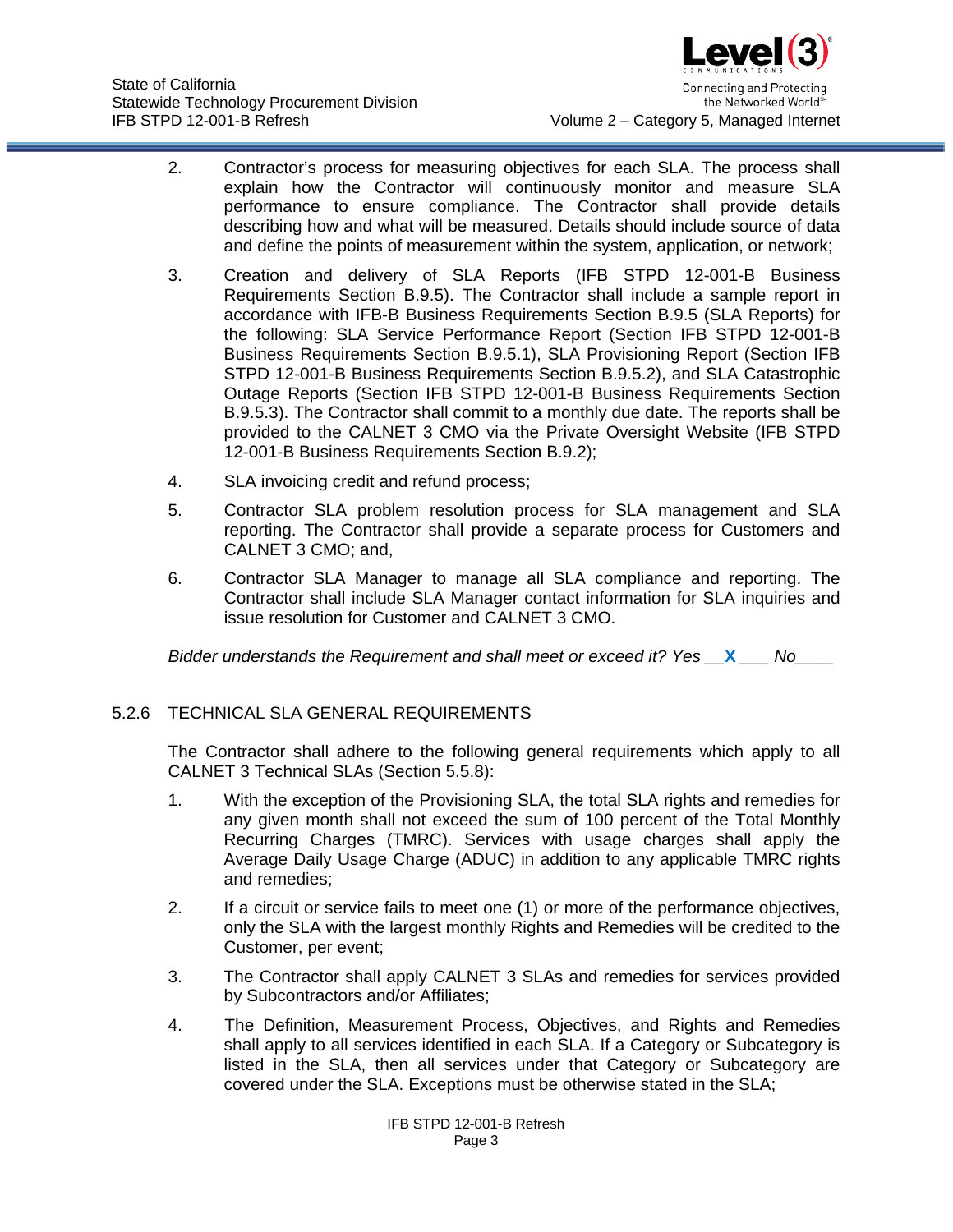- 5. TMRC rights and remedies shall include the service, option(s), and feature(s) charges;
- 6. The Contractor shall proactively and continuously monitor and measure all Technical SLA objectives;
- 7. The Contractor shall proactively credit all rights and remedies to the Customer within 60 calendar days of the trouble resolution date on the trouble ticket or within 60 calendar days of the Due Date on the Service Request for the Provisioning SLA;
- 8. To the extent that Contractor offers additional SLAs, or SLAs with more advantageous rights and/or remedies for same or similar services offered through tariffs, online service guides, or other similarly situated government contracts (Federal, State, County, City), the State will be entitled to the same rights and/or remedies therein. The Contractor shall present the SLAs to CALNET 3 CMO for possible inclusion via amendments;
- 9. The Contractor shall apply CALNET 3 SLAs and remedies to services provided in geographic areas which the Bidder has committed to provide service. ;
- 10. The election by CALNET 3 CMO of any SLA remedy covered by this Contract shall not exclude or limit CALNET 3 CMO's or any Customer's rights and remedies otherwise available within the Contract or at law or equity;
- 11. The Contractor shall apply rights and remedies when a service fails to meet the SLA objective even when backup or protected services provide Customer with continuation of services;
- 12. The Contractor shall act as the single point of contact in coordinating all entities to meet the State's needs for provisioning, maintenance, restoration and resolution of service issues or that of their Subcontractors, Affiliates or resellers under this Contract;
- 13. The Customer Escalation Process (IFB STPD 12-001-B Business Requirements Section B.3.4.2) and/or the CALNET 3 CMO Escalation Process (IFB STPD 12- 001-B Business Requirements Section B.3.4.1) shall be considered an additional right and remedy if the Contractor fails to resolve service issues within the SLA objective(s);
- 14. Trouble reporting and restoration shall be provided 24x365 for CALNET 3 services;
- 15. SLAs apply 24x365 unless SLA specifies an exception;
- 16. Contractor invoices shall clearly cross reference the SLA credit to the service Circuit ID in accordance with IFB STPD 12-001-B Business Requirements Section B.5.1 (Billing and Invoicing Requirements, #14);
- 17. The Contractor shall provide a CALNET 3 SLA Manager responsible for CALNET 3 SLA compliance. The SLA Manager shall attend regular meetings and be available upon request to address CALNET 3 CMO SLA oversight, report issues, and problem resolution concerns. The CALNET 3 SLA Manager shall also coordinate SLA support for Customer SLA inquiries and issue resolution;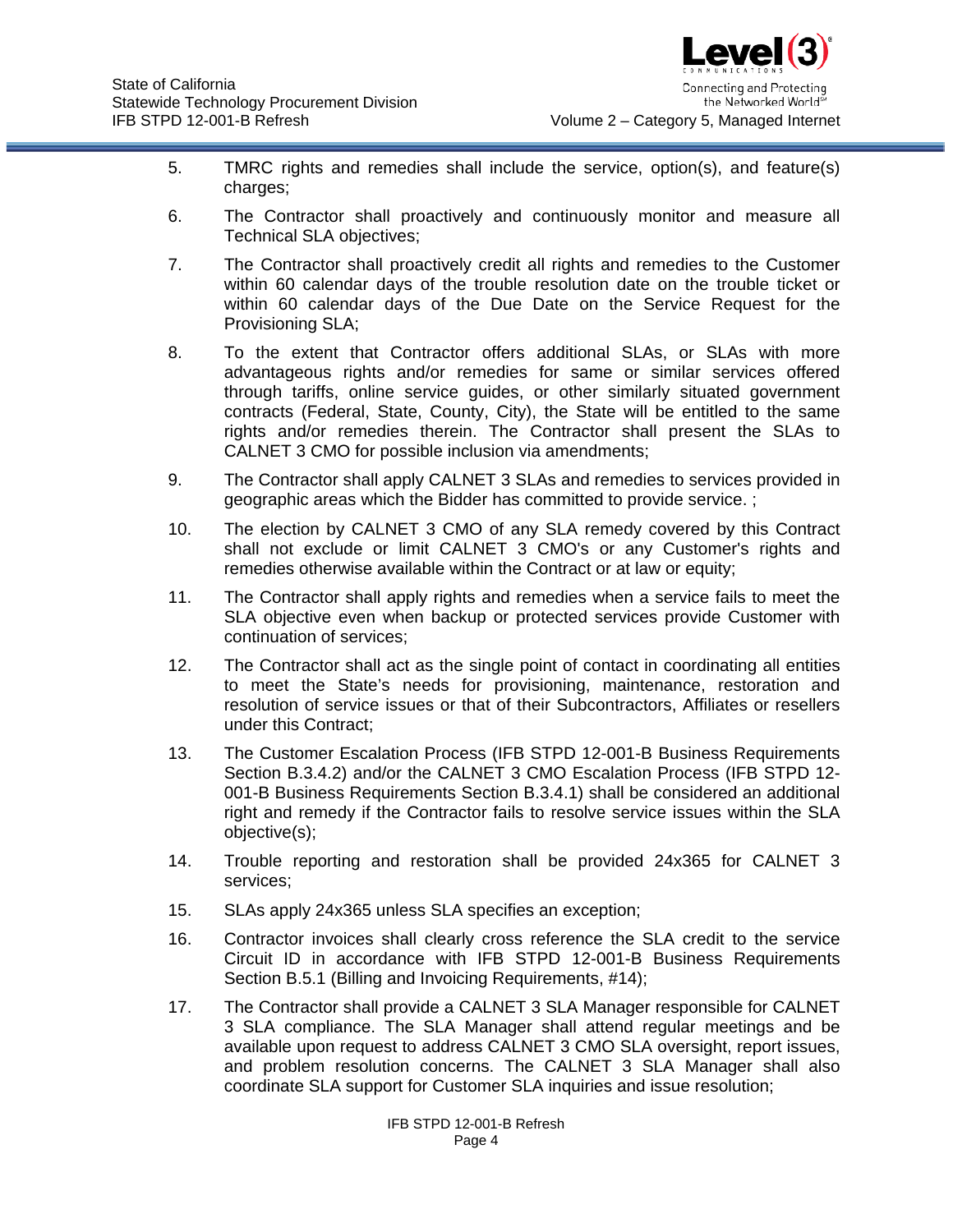

- 18. The Contractor shall provide Customer and CALNET 3 CMO support for SLA inquiries and issue resolution; and,
- 19. Any SLAs and remedies negotiated between Contractor and third party service provider in territories closed to competition shall be passed through to the CALNET 3 Customer.

*Bidder understands the Requirement and shall meet or exceed it? Yes X Mo* 

# <span id="page-4-0"></span>5.2.7 TROUBLE TICKET STOP CLOCK CONDITIONS

The following conditions shall be allowed to stop the trouble ticket Outage Duration for CALNET 3 Contractor trouble tickets. The Contractor shall document the trouble ticket Outage Duration using the Stop Clock Condition (SCC) listed in Table [5.5.7](#page-4-0) and include start and stop time stamps in the Contractor's Trouble Ticket Reporting Tool (IFB STPD 12-001-B Business Requirements Section B.9.4) for each application of a SCC.

Note: The Glossary (SOW Appendix A) defines term "End-User" as the "individual within an Entity that is utilizing the feature or service provided under the Contract."

Stop Clock Conditions are limited to the conditions listed in Table [5.5.7.](#page-4-0)

| #            | Stop Clock Condition (SCC)    | <b>SCC Definition</b>                                                                                                                                                                                                                                                                                                                                                                                                                                                                 |
|--------------|-------------------------------|---------------------------------------------------------------------------------------------------------------------------------------------------------------------------------------------------------------------------------------------------------------------------------------------------------------------------------------------------------------------------------------------------------------------------------------------------------------------------------------|
| 1            | <b>END-USER REQUEST</b>       | Periods when a restoration or testing effort is delayed<br>at the specific request of the End-User. The SCC<br>shall exist during the period the Contractor was<br>delayed, provided that the End-User's request is<br>documented and time stamped in the Contractor's<br>trouble ticket or Service Request system and shows<br>efforts are made to contact the End-User during the<br>applicable Stop Clock period.                                                                  |
| $\mathbf{2}$ | <b>OBSERVATION</b>            | Time after a service has been restored but End-User<br>request ticket is kept open for observation. If the<br>service is later determined by the End-User to not<br>have been restored, the Stop Clock shall continue<br>until the time the End-User notifies the Contractor<br>that the Service has not been restored.                                                                                                                                                               |
| 3            | <b>END-USER NOT AVAILABLE</b> | Time after a service has been restored but End-User<br>is not available to verify that the Service is working. If<br>the service is later determined by the End-User to not<br>have been restored, the Stop Clock shall apply only<br>for the time period between Contractor's reasonable<br>attempt to notify the End-User that Contractor<br>believes the service has been restored and the time<br>the End-User notifies the Contractor that the Service<br>has not been restored. |

**Table [5.5.7](#page-4-0) – Stop Clock Conditions (SCC)**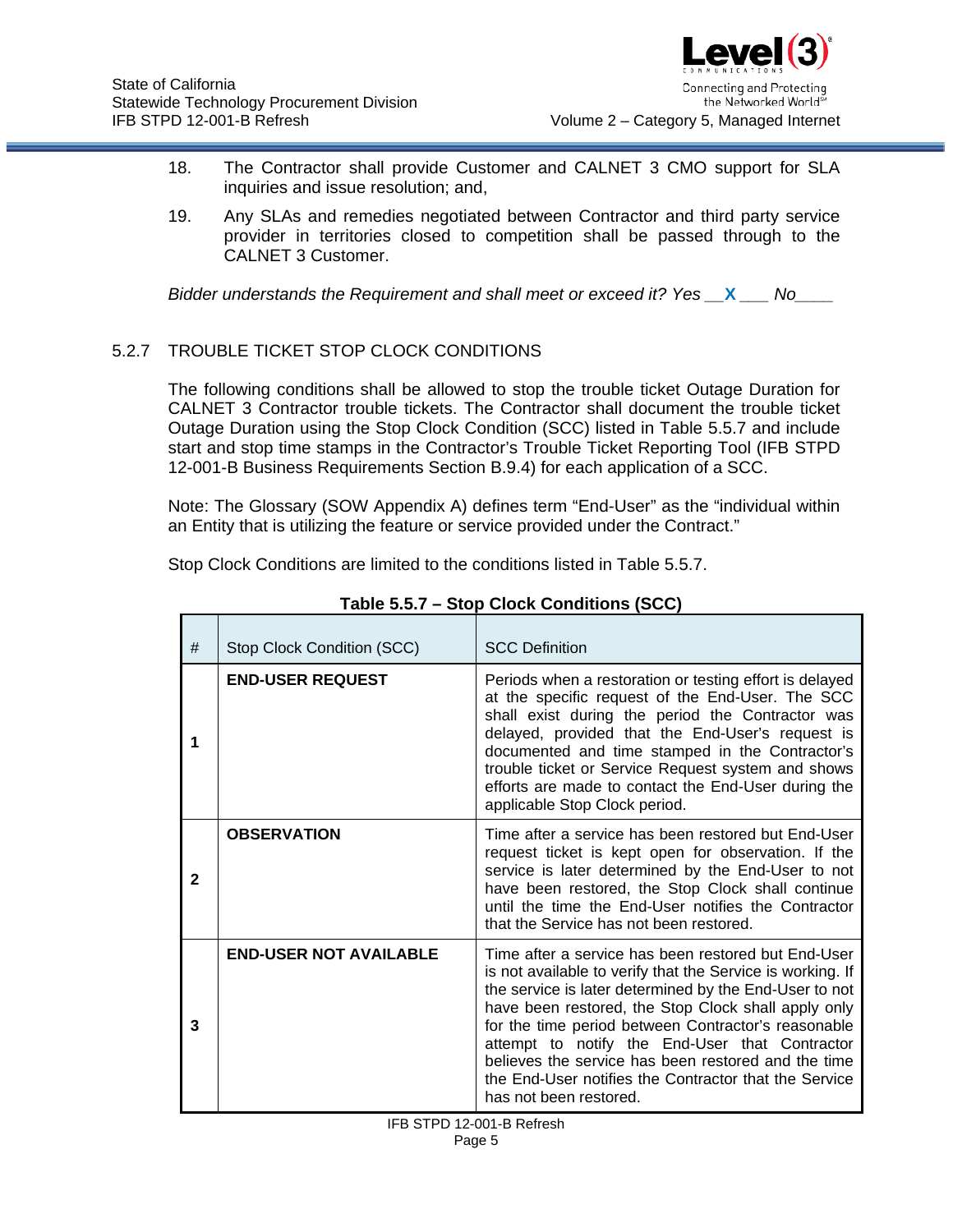

Connecting and Protecting<br>the Networked World™

| #              | Stop Clock Condition (SCC) | <b>SCC Definition</b>                                                                                                                                                                                                                                                                                                                                                                                                                                                                                                                                                                                                                                                                                                                                                                                                                                                                                                  |
|----------------|----------------------------|------------------------------------------------------------------------------------------------------------------------------------------------------------------------------------------------------------------------------------------------------------------------------------------------------------------------------------------------------------------------------------------------------------------------------------------------------------------------------------------------------------------------------------------------------------------------------------------------------------------------------------------------------------------------------------------------------------------------------------------------------------------------------------------------------------------------------------------------------------------------------------------------------------------------|
| 4              | <b>WIRING</b>              | Restoration cannot be achieved<br>because<br>the<br>problem has been isolated to wiring that is not<br>maintained by Contractor or any of its Subcontractors<br>or Affiliates. If it is later determined the wiring is not<br>the cause of failure, the SCC shall not apply.                                                                                                                                                                                                                                                                                                                                                                                                                                                                                                                                                                                                                                           |
| 5              | <b>POWER</b>               | Trouble caused by a power problem outside of the<br>responsibility of the Contractor.                                                                                                                                                                                                                                                                                                                                                                                                                                                                                                                                                                                                                                                                                                                                                                                                                                  |
| 6              | <b>FACILITIES</b>          | Lack of building entrance Facilities or conduit<br>structure that are the End-User's responsibility to<br>provide.                                                                                                                                                                                                                                                                                                                                                                                                                                                                                                                                                                                                                                                                                                                                                                                                     |
| $\overline{7}$ | <b>ACCESS</b>              | Limited access or contact with End-User provided the<br>Contractor documents in the trouble ticket several<br>efforts to contact End-User for the following:<br>Access necessary to correct the problem is not<br>available because access has not been arranged by<br>site contact or End-User representative;<br>Site contact refuses access to technician who<br>displays proper identification;<br>Customer provides incorrect site contact information<br>which prevents access, provided that Contractor<br>takes reasonable steps to notify End-User of the<br>improper contact information and takes steps to<br>obtain the correct information; or,<br>Site has limited hours of business that directly<br>impacts the Contractor's ability to resolve the<br>problem.<br>If it is determined later that the cause of the problem<br>was not at the site in question, then the Access SCC<br>shall not apply. |
| 8              | <b>STAFF</b>               | Any problem or delay to the extent caused by End-<br>User's staff that prevents or delays Contractor's<br>resolution of the problem. In such event, Contractor<br>shall make a timely request to End-User staff to<br>correct the problem or delay and document in trouble<br>ticket.                                                                                                                                                                                                                                                                                                                                                                                                                                                                                                                                                                                                                                  |
| 9              | <b>APPLICATION</b>         | End-User software applications that interfere with<br>repair of the trouble.                                                                                                                                                                                                                                                                                                                                                                                                                                                                                                                                                                                                                                                                                                                                                                                                                                           |
| 10             | <b>CPE</b>                 | Repair/replacement of Customer Premise Equipment<br>(CPE) not provided by Contractor if the problem<br>has been isolated to the CPE. If determined later<br>that the CPE was not the cause of the service<br>outage, the CPE SCC will not apply.                                                                                                                                                                                                                                                                                                                                                                                                                                                                                                                                                                                                                                                                       |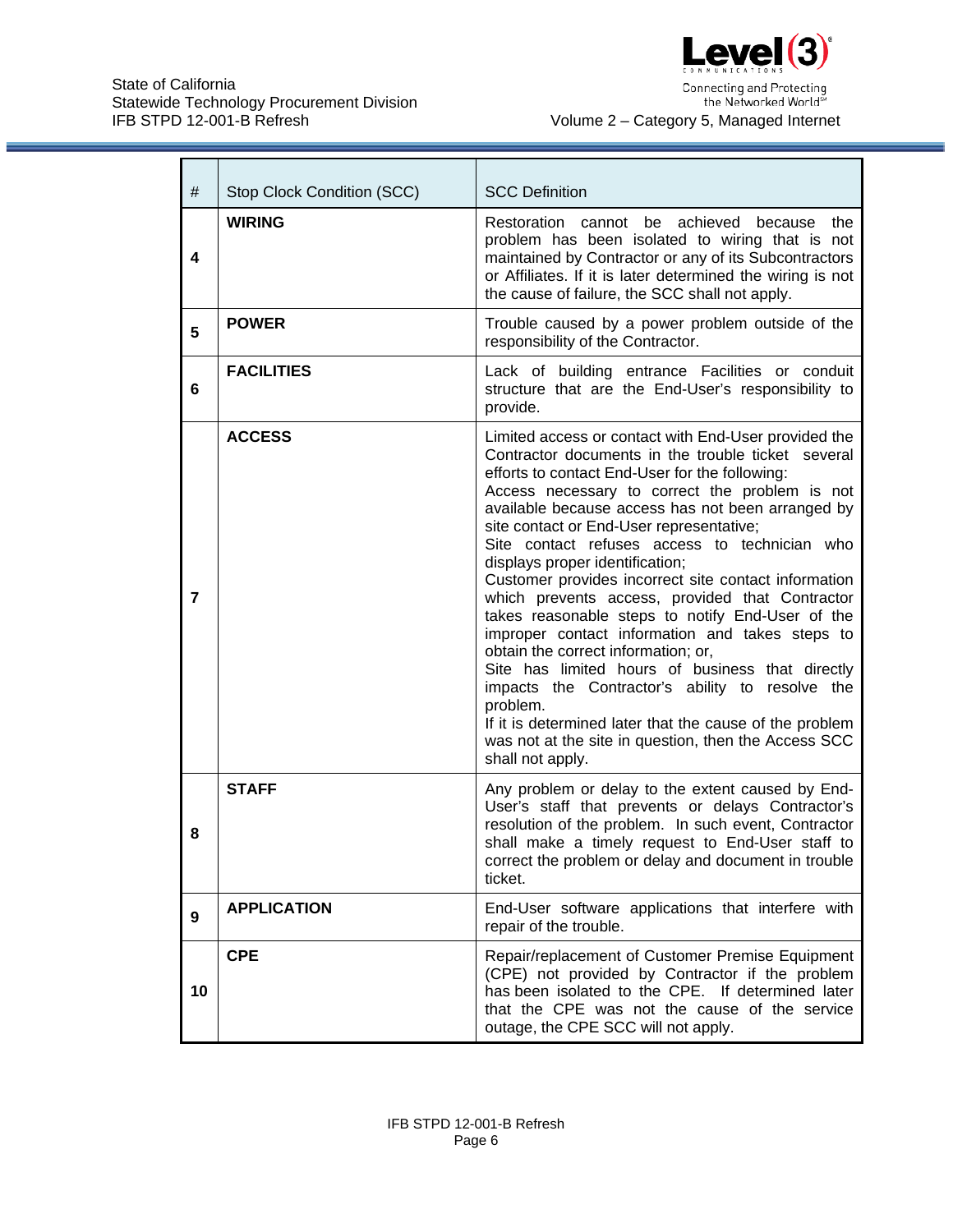

| #  | Stop Clock Condition (SCC) | <b>SCC Definition</b>                                                                                                                                                                                                                                                                                                                                                                                                                                                                                              |
|----|----------------------------|--------------------------------------------------------------------------------------------------------------------------------------------------------------------------------------------------------------------------------------------------------------------------------------------------------------------------------------------------------------------------------------------------------------------------------------------------------------------------------------------------------------------|
| 11 | <b>NO RESPONSE</b>         | Failure of the trouble ticket originator or responsible<br>End-User to return a call from Contractor's technician<br>for on-line close-out of trouble tickets after the<br>Service has been restored as long as Contractor can<br>provide documentation in<br>ticket<br>the trouble<br>substantiating the communication from Contractor's<br>technician.                                                                                                                                                           |
| 12 | <b>MAINTENANCE</b>         | An outage directly related to any properly performed<br>scheduled maintenance or upgrade scheduled for<br>CALNET 3 service. Any such stop clock condition<br>shall not extend beyond the scheduled period of the<br>maintenance or upgrade. SLAs shall apply for any<br>maintenance caused outage beyond the scheduled<br>maintenance period. Outages occurring during a<br>scheduled maintenance or upgrade period and not<br>caused by the scheduled maintenance shall not be<br>subject to the Maintenance SCC. |
| 13 | <b>THIRD PARTY</b>         | Any problem or delay caused by a third party not<br>under the control of Contractor, not preventable by<br>Contractor, including, at a minimum, cable cuts not<br>the<br>Contractor.<br>by<br>Contractor's<br>caused<br>Subcontractors and Affiliates shall be deemed to be<br>under the control of Contractor with respect to the<br>equipment, services, or Facilities to be provided<br>under this Contract.                                                                                                    |
| 14 | <b>FORCE MAJEURE</b>       | Force Majeure events, as defined in the PMAC<br>General Provisions - Telecommunications, Section<br>28 (Force Majeure).                                                                                                                                                                                                                                                                                                                                                                                            |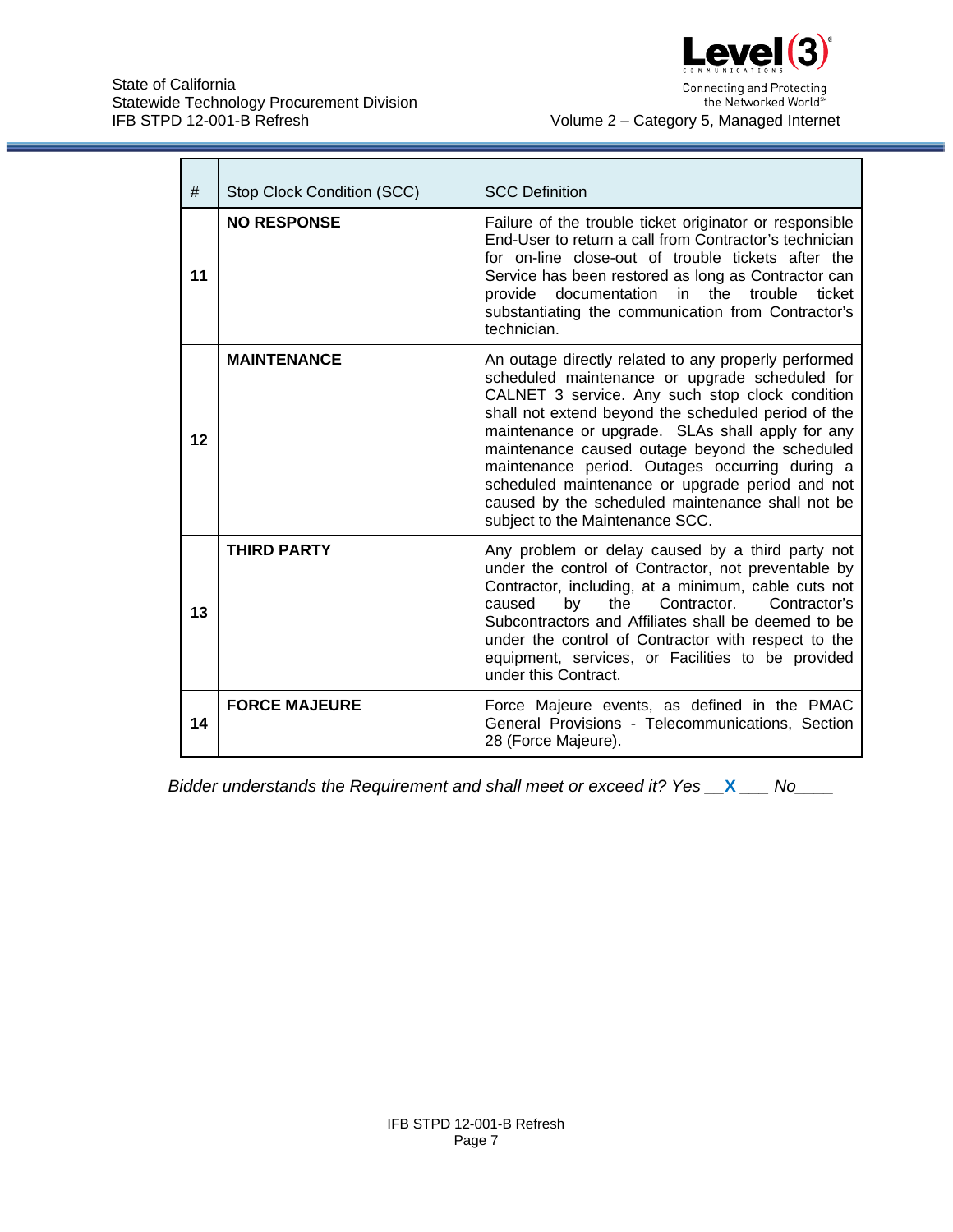

## <span id="page-7-0"></span>5.2.8 TECHNICAL SERVICE LEVEL AGREEMENTS

The Contractor shall provide and manage the following Technical SLAs.

## 5.2.8.1 Availability (M-S)

**SLA Name: Availability** 

**Definition:** The percentage of time a CALNET 3 service is fully functional and available for use each calendar month.

**Measurement Process:** The monthly Availability Percentage shall be based on the accumulative total of all Unavailable Time derived from all trouble tickets closed, for the affected service (Per Circuit ID), per calendar month. The monthly Availability Percentage equals the Scheduled Uptime per month less Unavailable Time per month divided by Scheduled Uptime per month multiplied by 100. Scheduled Uptime is 24 x number of days in the month. All Unavailable Time applied to other SLAs, which results in a remedy, will be excluded from the monthly accumulated total.

#### **Services:**

#### **Managed Internet Service**

### **Objective(s):**

The objective shall be based on the network side interface type:

| <b>Network Side</b><br><b>Interface</b>              | <b>Basic</b><br>(B) | <b>Standard</b><br>(S) | <b>Premier</b><br>(P) | Bidder's<br><b>Objective</b><br><b>Commitment</b><br>(B, S or P) |
|------------------------------------------------------|---------------------|------------------------|-----------------------|------------------------------------------------------------------|
|                                                      |                     |                        |                       |                                                                  |
| <b>T1/FT1</b>                                        | $\geq 99.2\%$       | $\geq 99.5\%$          | $\geq 99.8\%$         | P                                                                |
| T3/FT3                                               | ≥ 99.7%             | $\geq 99.8\%$          | $\geq 99.9\%$         | P                                                                |
| OCX/OCXc                                             | ≥ 99.7%             | $\geq 99.8\%$          | $\geq 99.9\%$         | P                                                                |
| Ethernet 1 Mbps up to<br>1 GbE (Gigabit<br>Ethernet) | $\geq 99.2\%$       | $\geq 99.5\%$          | $\geq 99.8\%$         | P                                                                |
| Ethernet 10 GbE                                      | $\geq 99.2\%$       | $\geq 99.5\%$          | $\geq 99.8\%$         | P                                                                |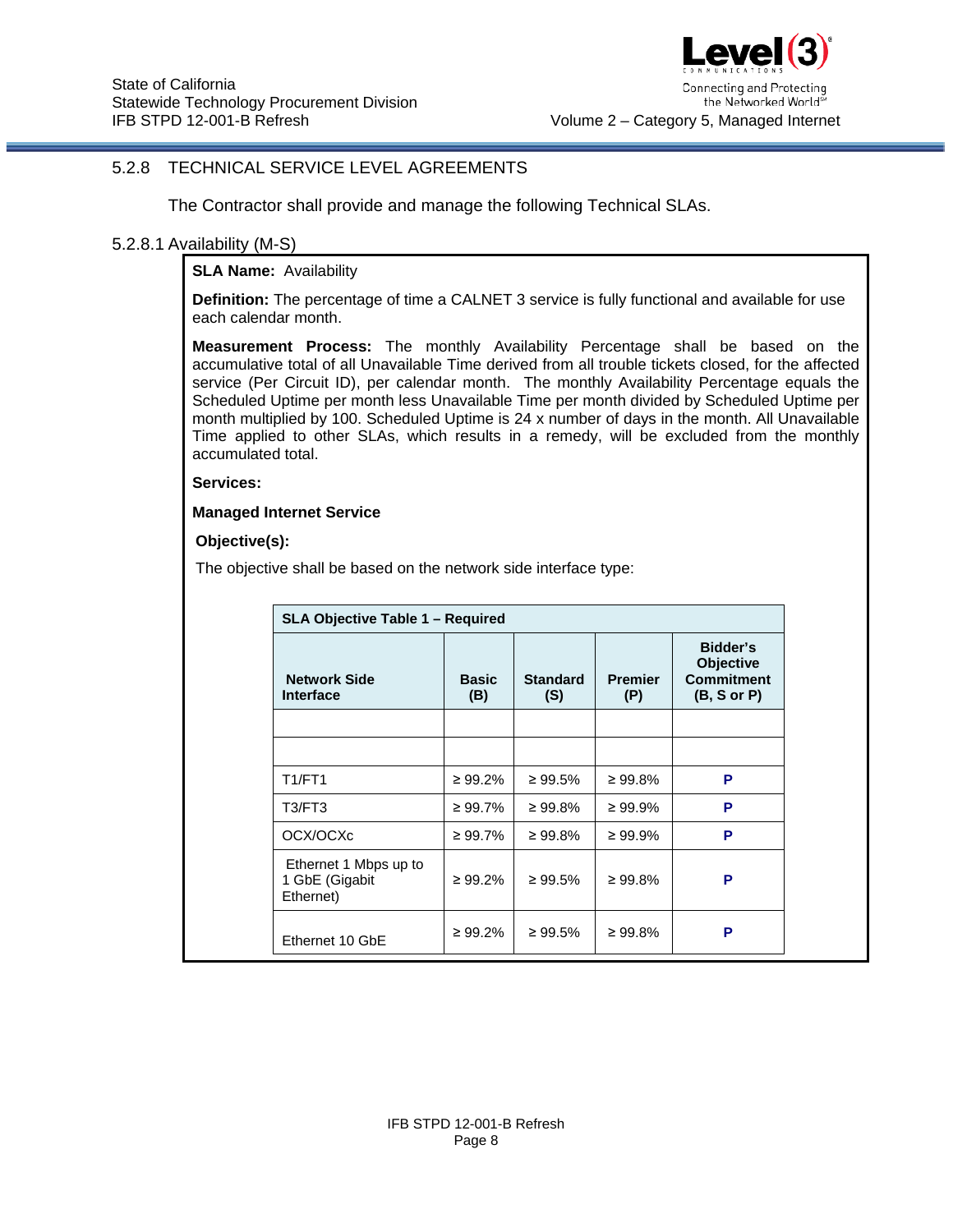

Connecting and Protecting the Networked Worlds Volume 2 – Category 5, Managed Internet

## **Objective(s), continued:**

With the exception of XDSL, bidder shall identify any additional Contractor identified network side interfaces not listed in the Table 1 above for InFRa and InFRaM services. Bidder shall provide an objective commitment percentage for each additional network side interface which must be above 99.2%:

|                                      |                | Access SLA Objective Table 2 - Additional InFRa's                                                                                                                                                                                                                                                                                                                                                                                                                                                                                                                                            |                                         |  |
|--------------------------------------|----------------|----------------------------------------------------------------------------------------------------------------------------------------------------------------------------------------------------------------------------------------------------------------------------------------------------------------------------------------------------------------------------------------------------------------------------------------------------------------------------------------------------------------------------------------------------------------------------------------------|-----------------------------------------|--|
|                                      |                | <b>Additional Network Side</b><br><b>Interface</b>                                                                                                                                                                                                                                                                                                                                                                                                                                                                                                                                           | Bidder's<br>Objective<br>Commitment (%) |  |
|                                      | 1              |                                                                                                                                                                                                                                                                                                                                                                                                                                                                                                                                                                                              |                                         |  |
|                                      | $\overline{2}$ |                                                                                                                                                                                                                                                                                                                                                                                                                                                                                                                                                                                              |                                         |  |
|                                      | 3              |                                                                                                                                                                                                                                                                                                                                                                                                                                                                                                                                                                                              |                                         |  |
|                                      | 4              |                                                                                                                                                                                                                                                                                                                                                                                                                                                                                                                                                                                              |                                         |  |
|                                      | 5              |                                                                                                                                                                                                                                                                                                                                                                                                                                                                                                                                                                                              |                                         |  |
|                                      | 6              |                                                                                                                                                                                                                                                                                                                                                                                                                                                                                                                                                                                              |                                         |  |
|                                      | $\overline{7}$ |                                                                                                                                                                                                                                                                                                                                                                                                                                                                                                                                                                                              |                                         |  |
|                                      | 8              |                                                                                                                                                                                                                                                                                                                                                                                                                                                                                                                                                                                              |                                         |  |
|                                      | 9              |                                                                                                                                                                                                                                                                                                                                                                                                                                                                                                                                                                                              |                                         |  |
|                                      | 10             |                                                                                                                                                                                                                                                                                                                                                                                                                                                                                                                                                                                              |                                         |  |
|                                      |                |                                                                                                                                                                                                                                                                                                                                                                                                                                                                                                                                                                                              |                                         |  |
|                                      |                | Per Occurrence: N/A                                                                                                                                                                                                                                                                                                                                                                                                                                                                                                                                                                          |                                         |  |
| <b>Rights and</b><br><b>Remedies</b> |                | Monthly Aggregated Measurements:<br>First month the service fails to meet the committed SLA objective shall result in a<br>15 percent rebate of the TMRC and two (2) Business Days of the ADUC, when<br>usage applies.<br>The second consecutive month the service fails to meet the committed SLA<br>objective shall result in a 30 percent rebate of TMRC and two (2) Business Days<br>of the ADUC, when usage applies.<br>Each additional consecutive month the service fails to meet the committed SLA<br>objective shall result in a 50 percent rebate of the TMRC and two (2) Business |                                         |  |

*Bidder understands the Requirement and shall meet or exceed it? Yes \_\_***X** *\_\_\_ No\_\_\_\_*

Days of the ADUC, when usage applies.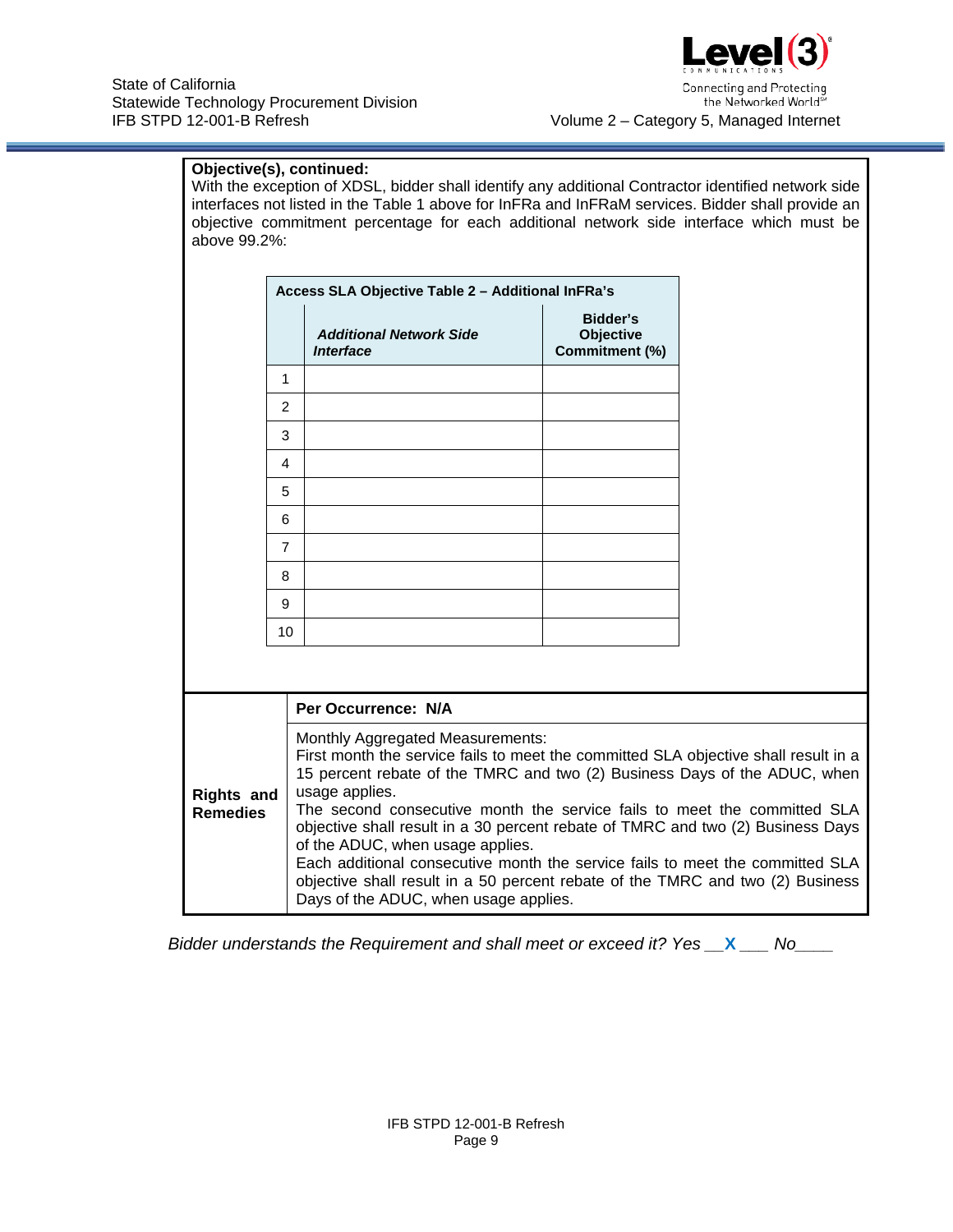

the Networked Worlds Volume 2 – Category 5, Managed Internet

## 5.2.8.2 Catastrophic Outage 1 (CAT 1) (M-S)

**SLA Name: Catastrophic Outage 1 (CAT 1)** 

**Definition:** The total loss of service at a single site resulting in the loss of service to five (5) or more circuits or any single service at 500Mbps or greater.

**Measurement Process:** The Outage Duration begins when a network alarm is received by the Contractor from an outage-causing event or the opening of a trouble ticket by a Customer, or the Contractor, whichever occurs first. The Contractor shall open a trouble ticket for each service (Circuit ID) affected by a common cause. Each End-User service is deemed out of service from the first notification until the Contractor determines the End-User service (Circuit ID) is restored minus SCC. Any service reported by Customer as not having been restored shall have the outage time adjusted to the actual restoration time.

| nave the outage time adjusted to the actual restoration time. |                                                                                                                                                                                                  |                                      |                     |                        |                       |                                                                  |  |
|---------------------------------------------------------------|--------------------------------------------------------------------------------------------------------------------------------------------------------------------------------------------------|--------------------------------------|---------------------|------------------------|-----------------------|------------------------------------------------------------------|--|
| Service(s):                                                   |                                                                                                                                                                                                  |                                      |                     |                        |                       |                                                                  |  |
| <b>Managed Internet Service</b>                               |                                                                                                                                                                                                  |                                      |                     |                        |                       |                                                                  |  |
| Objective (s):<br>The objective restoral time shall be:       |                                                                                                                                                                                                  |                                      |                     |                        |                       |                                                                  |  |
|                                                               |                                                                                                                                                                                                  |                                      | <b>Basic</b><br>(B) | <b>Standard</b><br>(S) | <b>Premier</b><br>(P) | Bidder's<br><b>Objective</b><br><b>Commitment</b><br>(B, S or P) |  |
|                                                               |                                                                                                                                                                                                  | <b>Managed Internet Service</b>      | 3<br>≤<br>hours     | $\leq$ 2 hours         | $\leq$ 1 hour         | в                                                                |  |
|                                                               | <b>Rights and</b><br>Per Occurrence: 100 percent of the TMRC and ten (10) days of ADUC for each<br><b>Remedies</b><br>End-User service not meeting the committed objective for each CAT 1 fault. |                                      |                     |                        |                       |                                                                  |  |
|                                                               |                                                                                                                                                                                                  | Monthly Aggregated Measurements: N/A |                     |                        |                       |                                                                  |  |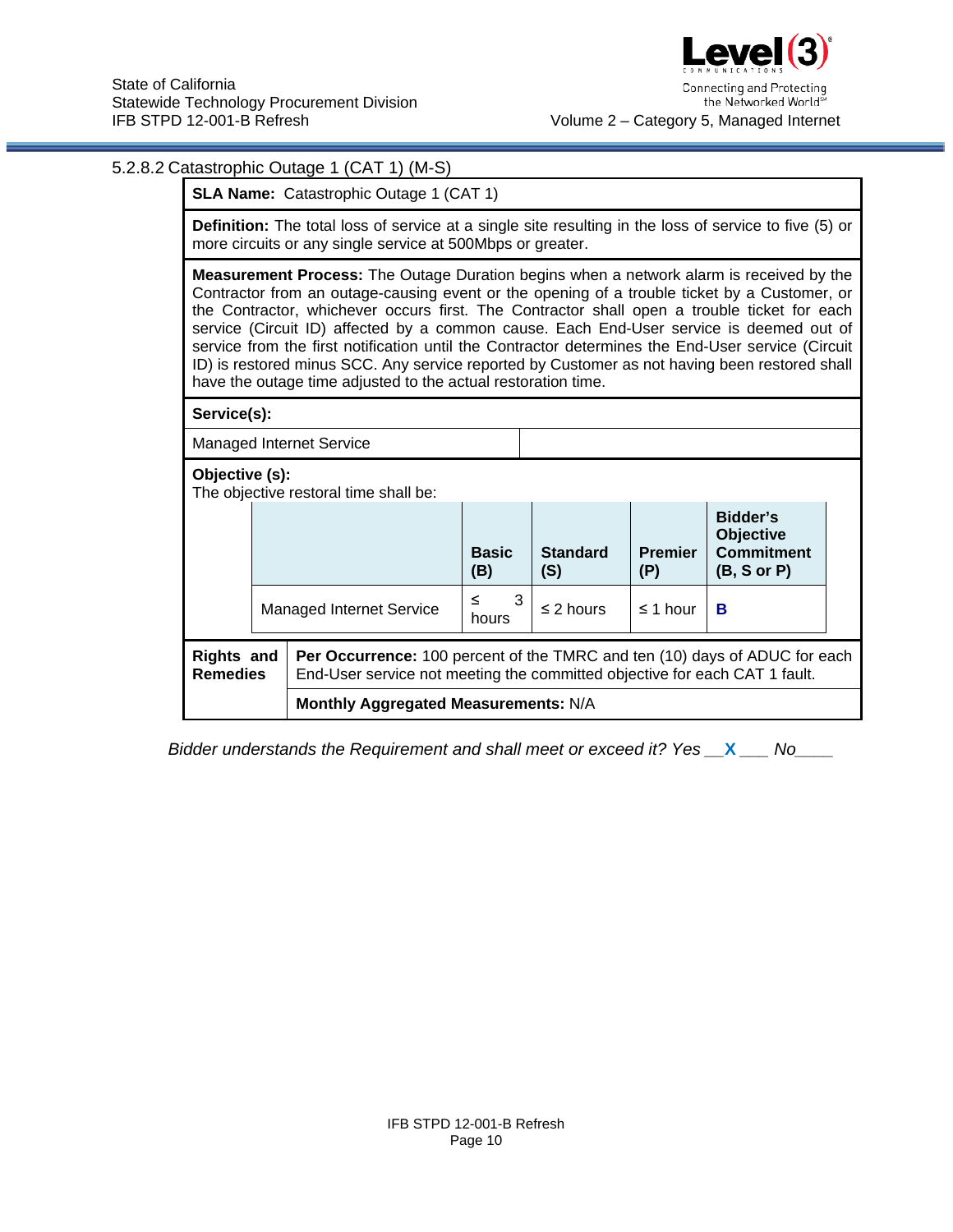

## 5.2.8.3 Catastrophic Outage 2 (CAT 2) (M-S)

**SLA Name:** Catastrophic Outage 2 (CAT 2)

**Definition:** A total failure of a service type in a central office (or equivalent facility), other than access, that results in a CALNET 3 service failure. Or, a backbone failure or failure of any part of the equipment associated with the backbone that causes a CALNET 3 service failure.

**Measurement Process:** The Outage Duration begins when a network alarm is received by the Contractor from an outage-causing event or the opening of a trouble ticket by the Customer or Contractor, whichever occurs first. Upon notification from the Customer or network alarm, the Contractor shall compile a list for each End-User service affected by a common cause for tracking and reporting of the SLA rights and remedies. Outage Duration shall be measured on a per-End-User service (Circuit ID) basis from information recorded from the network equipment/system or Customer reported trouble ticket. Each End-User service (Circuit ID) is deemed out of service from the first notification until the Contractor determines the End-User service is restored. Any End-User service reported by the End-User/Customer as not having been restored shall have the outage time adjusted to the actual restoration time.

**Service(s):**

**Managed Internet Service**

#### **Objective (s):**

The objective restoral time shall be:

|                                                                                                                                                                                                     |                                      |                                 | <b>Basic</b><br>(B) | <b>Standard</b><br>(S) | <b>Premier</b><br>(P) | Bidder's<br><b>Objective</b><br><b>Commitment</b><br>$(B, S \text{ or } P)$ |
|-----------------------------------------------------------------------------------------------------------------------------------------------------------------------------------------------------|--------------------------------------|---------------------------------|---------------------|------------------------|-----------------------|-----------------------------------------------------------------------------|
|                                                                                                                                                                                                     |                                      | <b>Managed Internet Service</b> | 1<br>≤<br>hour      | 30<br>≤<br>minutes     | 15<br>≤<br>minutes    | в                                                                           |
|                                                                                                                                                                                                     |                                      |                                 |                     |                        |                       |                                                                             |
| <b>Rights and</b><br><b>Per Occurrence:</b> 100 percent of the TMRC and ten (10) days ADUC for each<br>End-User service not meeting the committed objective for each CAT 2 fault<br><b>Remedies</b> |                                      |                                 |                     |                        |                       |                                                                             |
|                                                                                                                                                                                                     | Monthly Aggregated Measurements: N/A |                                 |                     |                        |                       |                                                                             |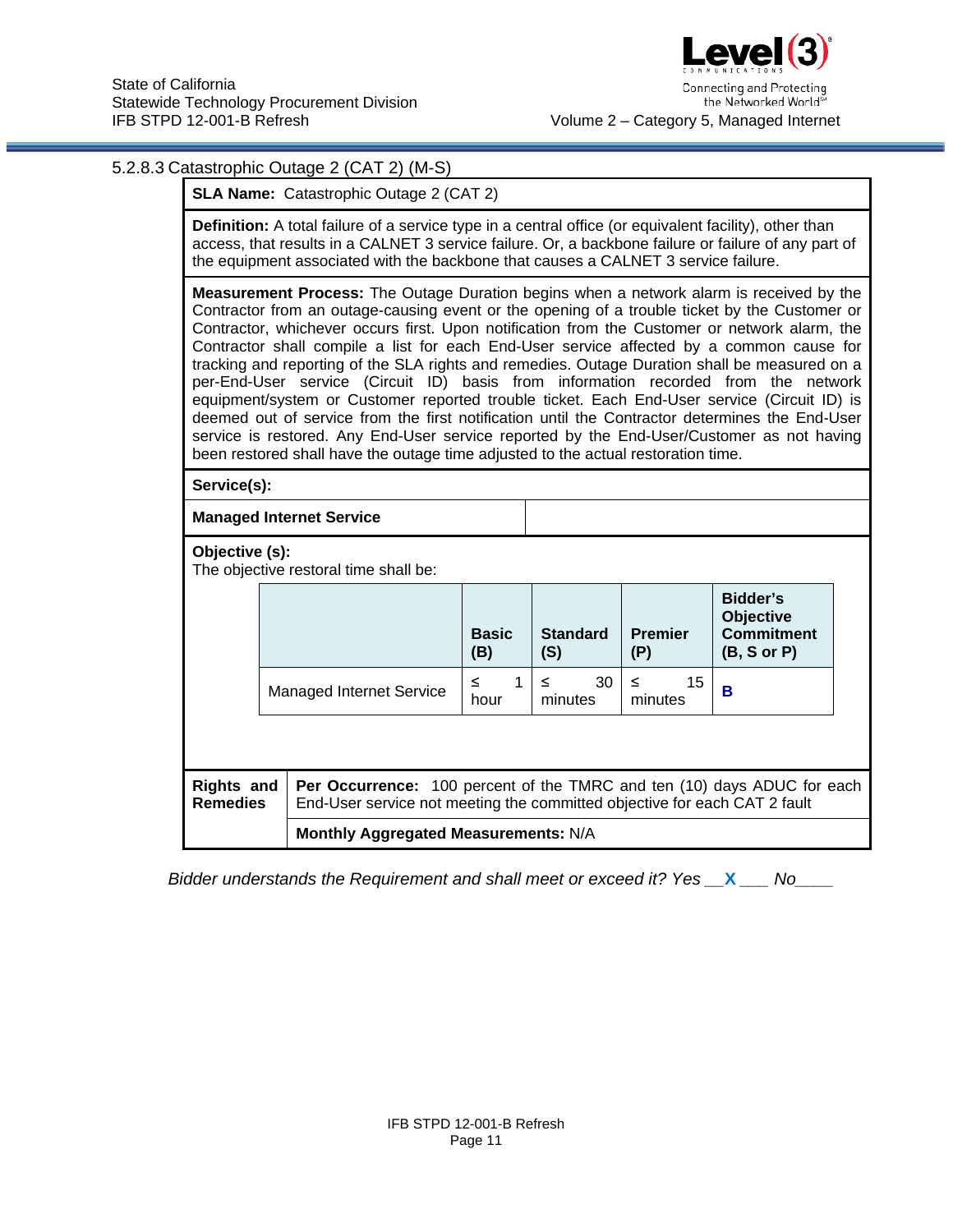

### 5.2.8.4 Catastrophic Outage 3 (CAT 3) (M-S)

**SLA Name:** Catastrophic Outage 3 (CAT 3)

**Definition:** The total loss of Managed Internet Service on a system wide basis.

**Measurement Process:** The Outage Duration begins when a network alarm is received by the Contractor from an outage-causing event or the opening of a trouble ticket by the Customer or Contractor, whichever occurs first. Upon notification from the Customer or network alarm, the Contractor shall compile a list for each End-User service affected by a common cause. Outage Duration shall be measured on a per-End-User service (Circuit ID) basis from information recorded from the network equipment/system or trouble ticket. Each End-User service (Circuit ID) is deemed out of service from the first notification until the Contractor determines the End-User service is restored. Any End-User service reported by the End-User/Customer as not having been restored shall have the outage time adjusted to the actual restoration time.

**Service(s):**

Managed Internet Service

#### **Objectives:**

The objective restoral time shall be:

|                 |                    |                                                                                                                                                              | <b>Basic</b><br>(B) | <b>Standard</b><br>(S) | <b>Premier</b><br>(P) | Bidder's<br><b>Objective</b><br><b>Commitment</b><br>$(B \text{ or } P)$ |  |
|-----------------|--------------------|--------------------------------------------------------------------------------------------------------------------------------------------------------------|---------------------|------------------------|-----------------------|--------------------------------------------------------------------------|--|
|                 | Managed<br>Service | Internet                                                                                                                                                     | $\leq$ 30 minutes   | N/A                    | 15<br>≤<br>minutes    | в                                                                        |  |
|                 |                    |                                                                                                                                                              |                     |                        |                       |                                                                          |  |
| <b>Rights</b>   | and                | <b>Per Occurrence:</b> 100 percent of the TMRC and ten (10) days ADUC for each<br>End-User service not meeting the committed objective for each CAT 3 fault. |                     |                        |                       |                                                                          |  |
| <b>Remedies</b> |                    | Monthly Aggregated Measurements: N/A                                                                                                                         |                     |                        |                       |                                                                          |  |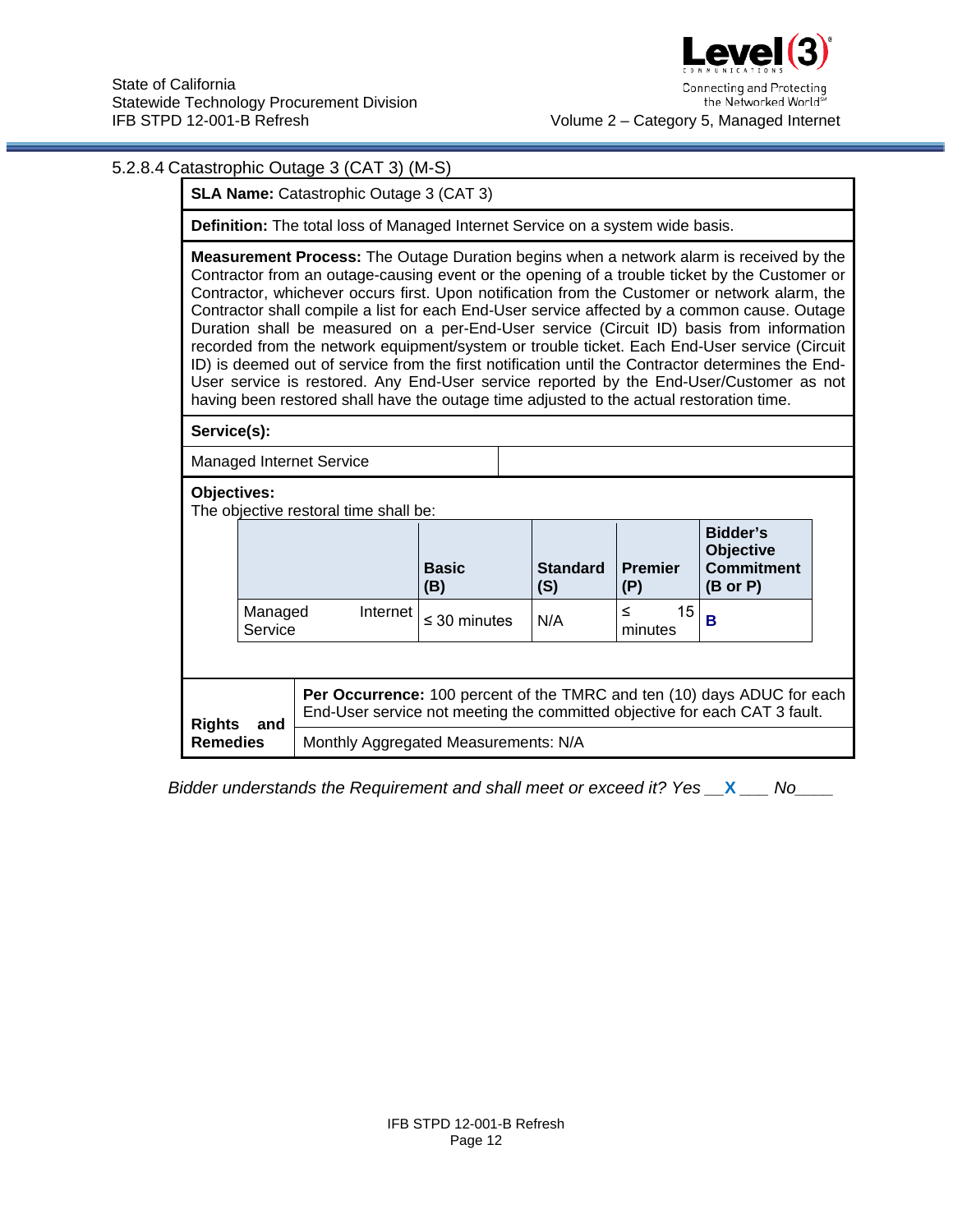## 5.2.8.5 Excessive Outage (M-S)

**SLA Name:** Excessive Outage

**Definition:** A service failure that remains unresolved for more than the committed objective level.

**Measurement Process:** This SLA is based on trouble ticket Unavailable Time. The circuit or service is unusable during the time the trouble ticket is reported as opened until restoration of the service, minus SCC. If Customer reports a service failure as unresolved after the closure of the trouble ticket by the Contractor, the Unavailable Time shall be adjusted to the actual restoration time.

**Service(s):**

**Managed Internet Service**

Objective (s):

The Unavailable Time objective shall not exceed:

|                                                                                                                                                                                                                           |                    |          | <b>Basic</b><br>(B) | <b>Standar</b><br>d(S) | <b>Premier</b><br>(P) | Bidder's<br><b>Objective</b><br><b>Commitment</b><br>(B, S or P) |  |
|---------------------------------------------------------------------------------------------------------------------------------------------------------------------------------------------------------------------------|--------------------|----------|---------------------|------------------------|-----------------------|------------------------------------------------------------------|--|
|                                                                                                                                                                                                                           | Managed<br>Service | Internet | 16 hours            | 12 hours               | 8 hours               | в                                                                |  |
|                                                                                                                                                                                                                           |                    |          |                     |                        |                       |                                                                  |  |
| <b>Rights and</b><br><b>Per Occurrence:</b> 100 percent of the TMRC and ten (10) days ADUC for each<br><b>Remedies</b><br>service (Circuit ID) out of service for a period greater than the committed objective<br>level. |                    |          |                     |                        |                       |                                                                  |  |

Upon request from the Customer or the CALNET 3 CMO, the Contractor shall provide a briefing on the excessive outage restoration.

**Monthly Aggregated Measurements:** N/A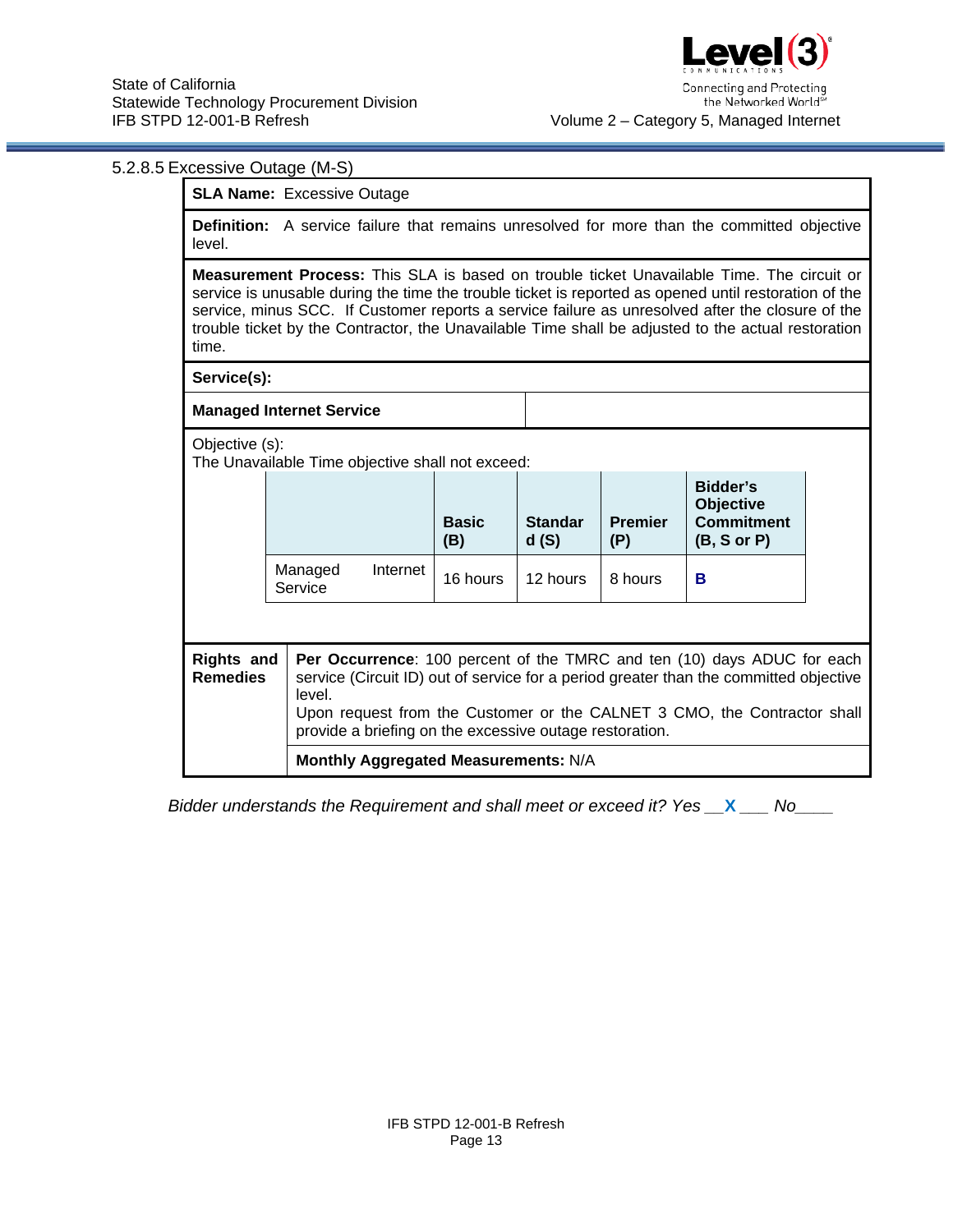

# 5.2.8.6 Managed Service Proactive Notification (M-S)

|                                                                                                                                                                                                                                                                                        | <b>SLA Name:</b> Managed Service Proactive Notification                                                                                                                                                                                                                                                                                                                                                                                                                                                                                                                                                            |  |  |  |  |
|----------------------------------------------------------------------------------------------------------------------------------------------------------------------------------------------------------------------------------------------------------------------------------------|--------------------------------------------------------------------------------------------------------------------------------------------------------------------------------------------------------------------------------------------------------------------------------------------------------------------------------------------------------------------------------------------------------------------------------------------------------------------------------------------------------------------------------------------------------------------------------------------------------------------|--|--|--|--|
|                                                                                                                                                                                                                                                                                        | <b>Definition:</b> The proactive outage notification provides credits if the Contractor fails to open a<br>trouble ticket and notify Customer of an Outage for a managed router service. Notification to the<br>Customer shall occur through means agreed to by Contractor and CALNET 3 CMO.<br>An Outage is defined as an unscheduled period in which the managed router service is<br>interrupted and unavailable for use by Customer for 60 continuous seconds or more than 60<br>cumulative seconds within a 15-minute period measured by the Contractor.                                                      |  |  |  |  |
|                                                                                                                                                                                                                                                                                        | <b>Measurement Process:</b> The Outage Duration start shall be determined by the first Contractor<br>network alarm resulting from the outage-causing event or the opening of a trouble ticket by the<br>Customer, whichever occurs first. The Contractor has fifteen (15) minutes (Notification Period) to<br>notify the Customer from the start point of the first network alarm. The Contractor is in<br>compliance with the proactive outage notification SLA if the Customer opened the trouble ticket<br>prior to the network alarm or Customer is notified by the Contractor within the Notification Period. |  |  |  |  |
| Service(s):                                                                                                                                                                                                                                                                            |                                                                                                                                                                                                                                                                                                                                                                                                                                                                                                                                                                                                                    |  |  |  |  |
| Managed<br>Router                                                                                                                                                                                                                                                                      | Internet Services with Managed                                                                                                                                                                                                                                                                                                                                                                                                                                                                                                                                                                                     |  |  |  |  |
| Objective (s): 15 minutes                                                                                                                                                                                                                                                              |                                                                                                                                                                                                                                                                                                                                                                                                                                                                                                                                                                                                                    |  |  |  |  |
| Per Occurrence: Customer will receive a credit equal to ten percent of the TMRC<br>for Managed Internet Service (Circuit ID) that was impacted during an outage if<br><b>Rights and</b><br>the Customer was not proactively notified within the notification period<br><b>Remedies</b> |                                                                                                                                                                                                                                                                                                                                                                                                                                                                                                                                                                                                                    |  |  |  |  |
|                                                                                                                                                                                                                                                                                        | Monthly Aggregated Measurements: N/A                                                                                                                                                                                                                                                                                                                                                                                                                                                                                                                                                                               |  |  |  |  |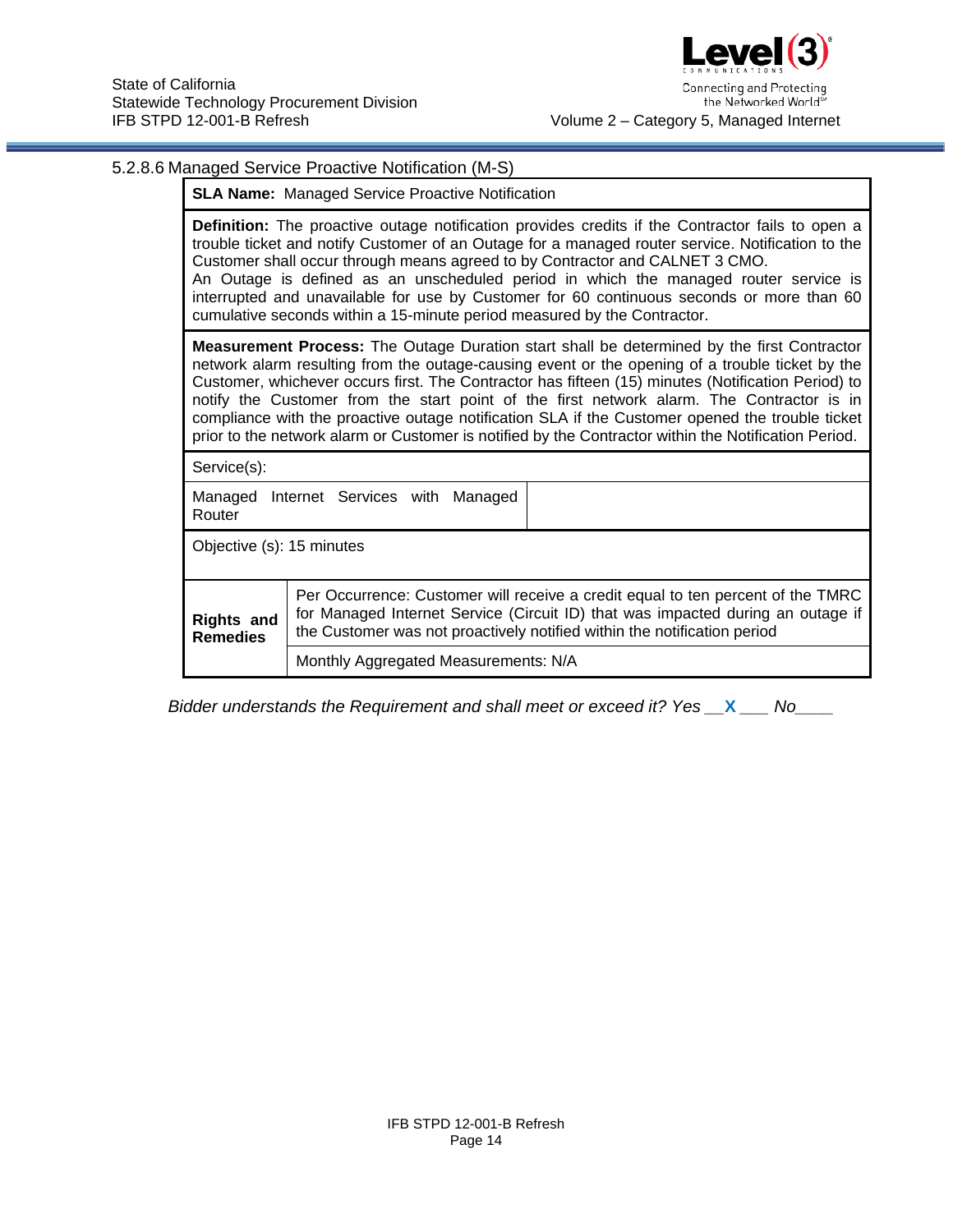

#### 5.2.8.7 Notification

#### **SLA Name:** Notification

**Definition:** The Contractor notification to CALNET 3 CMO and designated stakeholders in the event of a CAT 2 or CAT 3 failure, Contractor, Subcontractor or Affiliate network event, terrorist activity, threat of natural disaster, or actual natural disaster which results in a significant loss of telecommunication services to CALNET 3 End-Users or has the potential to impact services in a general or statewide area. The State understands initial information regarding the nature of the outage may be limited.

**Measurement Process:** The Contractor shall adhere to the Network Outage Response requirements (IFB STPD 12-001-B Business Requirements Section B.3.3) and notify the CALNET 3 CMO and designated stakeholders for all CAT 2 and CAT 3 Outages or for network outages resulting in a significant loss of service. Notification objectives will be based on the start time of the outage failure determined by the opening of a trouble ticket or network alarm, whichever occurs first. For events based on information such as terrorist activity or natural disaster, the Contractor shall notify CALNET 3 CMO and designated stakeholder when information is available.

**Service(s):** All Services

**Objective (s):** Within 60 minutes of the above mentioned failures' start time, the Contractor shall notify CALNET 3 CMO and designated stakeholders using a method defined in IFB STPD 12- 001-B Business Requirements Section B.3.3 (Network Outage Response).

At 60 minute intervals, updates shall be given on the above mentioned failures via the method defined in Section IFB STPD 12-001-B Business Requirements Section B.3.3 (Network Outage Response).

This objective is the same for Basic, Standard and Premier commitments.

| <b>Remedies</b> | Rights and   Per Occurrence: Senior Management Escalation |
|-----------------|-----------------------------------------------------------|
|                 | Monthly Aggregated Measurements: N/A                      |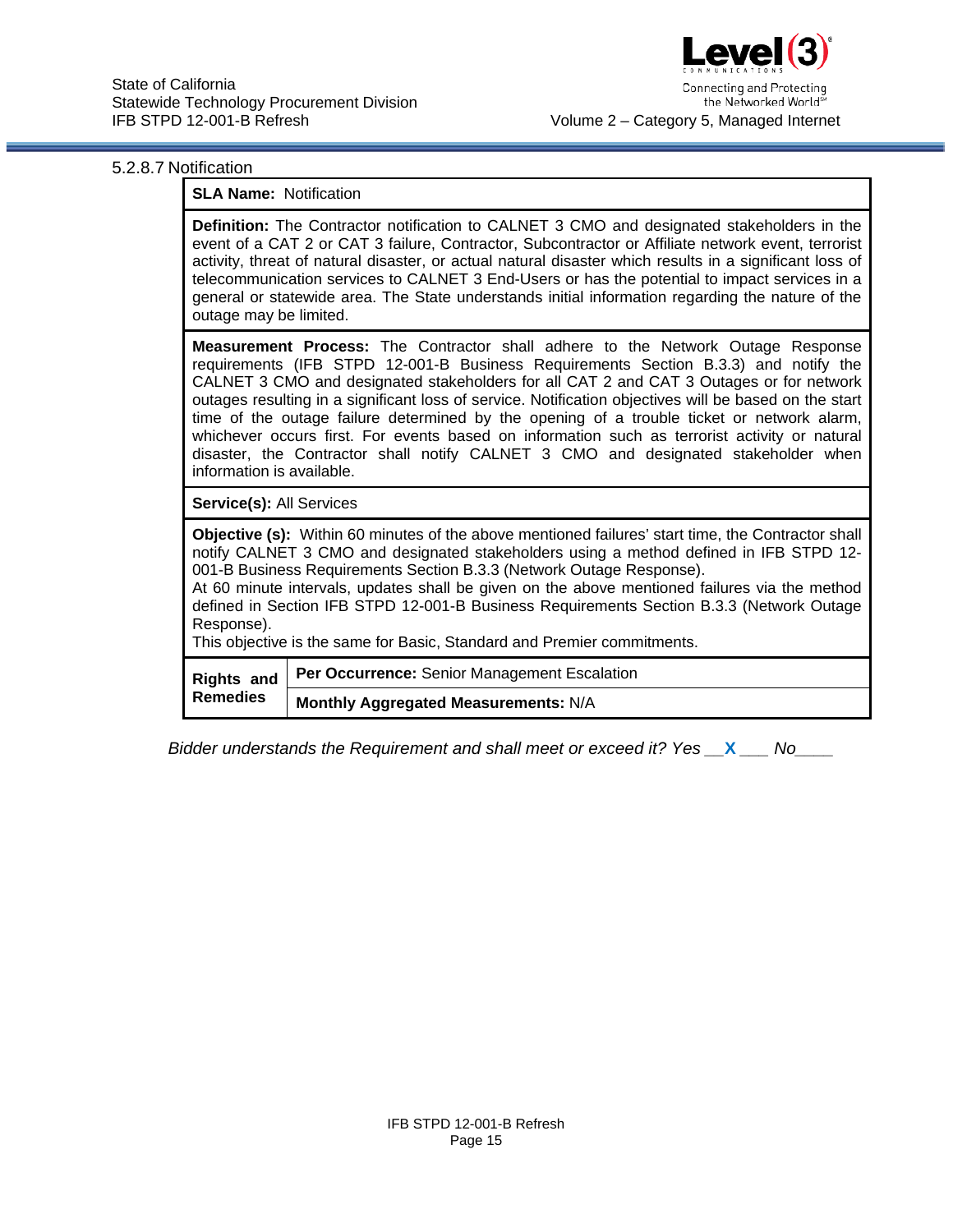

Connecting and Protecting the Networked Worlds Volume 2 – Category 5, Managed Internet

#### 5.2.8.8 Provisioning (M-S)

### **SLA Name:** Provisioning

**Definition:** Provisioning shall include new services, moves, adds and changes completed by the Contractor on or before the due dates. The Provisioning SLA shall be based on committed installation intervals established in this SLA or due dates negotiated between Customer and Contractor documented on the Contractor's order confirmation notification or Contracted Service Project Work SOW in accordance with IFB STPD 12-001 Business Requirements Section B.2.5.4 #7 (Provisioning and Implementation). The Contractor shall meet the committed interval dates or due date negotiated with the Customer. If the Customer agrees to a negotiated due date, the negotiated due date supersedes the committed interval. At the Customer's discretion, if the scope of the Service Request(s) meets the Coordinated or Managed Project criteria, negotiated due dates will be established and documented in the Project Schedule per IFB STPD 12-001-B Business Requirements Section B.6 (Contracted Service Project Work).

Provisioning SLAs have two (2) objectives:

Objective 1: Individual Service Request; and

Objective 2: Successful Install Monthly Percentage by Service Type.

Note: Provisioning timelines include extended demarcation wiring, when appropriate.

#### **Measurement Process:**

Objective 1: Individual Service Request: Install intervals are based on the committed installation intervals established in this SLA or due dates negotiated between Customer and Contractor. This objective requires the Contractor to meet the due date for each individual Service Request. Objective 2: Successful Install Monthly Percentage per service Type: The Contractor shall sum all individual Service Requests per service, as listed below, meeting the objective in the measurement period (per month) and divide by the sum of all individual Service Requests due per service in the measurement period and multiply by 100 to equal the percentage of Service Requests installed on time. The Contractor must meet or exceed the objective below in order to avoid the rights and remedies.

| Service (Features must be installed in<br>conjunction with the service except when<br>listed below) | Committed<br><b>Interval</b><br>Calendar<br>Days | Coordinated/Managed Project |
|-----------------------------------------------------------------------------------------------------|--------------------------------------------------|-----------------------------|
| <b>InFRA</b>                                                                                        | 30                                               | Coordinated/Managed Project |
| <b>InFRaM</b>                                                                                       | 45                                               | Coordinated/Managed Project |
| <b>InSBET</b>                                                                                       | 30                                               | Coordinated/Managed Project |
| <b>InSBEP</b>                                                                                       | 30                                               | Coordinated/Managed Project |
| <b>InSBEPM</b>                                                                                      | 45                                               | Coordinated/Managed Project |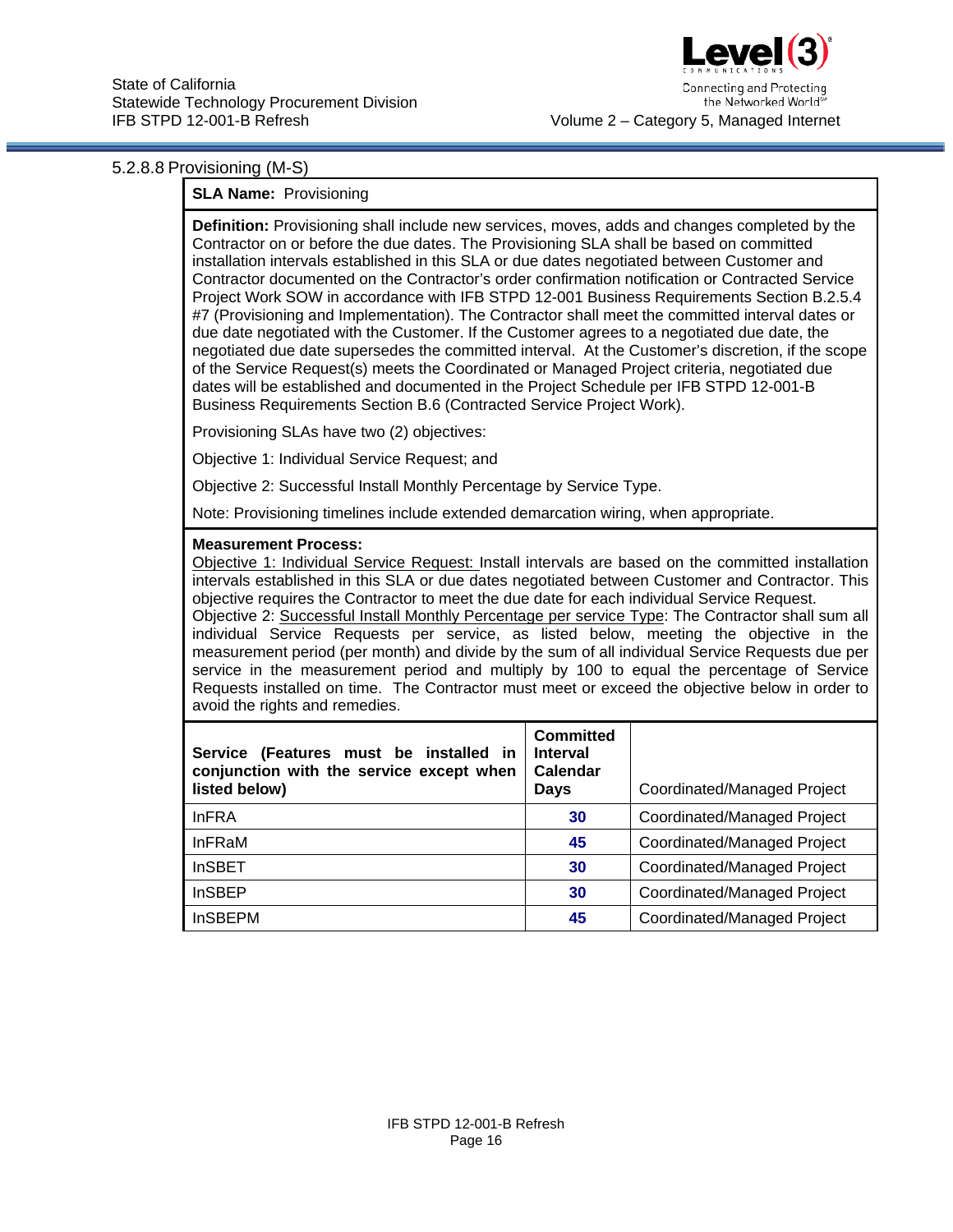

| Objective (s):<br>Objective 1: Individual Service Request: Service installed on or before the Committed Interval or<br>negotiated due date.<br>Objective 2: Successful Install Monthly Percentage per Service: |               |                                                                                                                                                                                                                                                                                                  |                     |                        |                       |                                                                          |  |  |  |  |  |
|----------------------------------------------------------------------------------------------------------------------------------------------------------------------------------------------------------------|---------------|--------------------------------------------------------------------------------------------------------------------------------------------------------------------------------------------------------------------------------------------------------------------------------------------------|---------------------|------------------------|-----------------------|--------------------------------------------------------------------------|--|--|--|--|--|
|                                                                                                                                                                                                                |               |                                                                                                                                                                                                                                                                                                  | <b>Basic</b><br>(B) | <b>Standard</b><br>(S) | <b>Premier</b><br>(P) | Bidder's<br><b>Objective</b><br><b>Commitment</b><br>$(S \text{ or } P)$ |  |  |  |  |  |
|                                                                                                                                                                                                                | <b>InFRA</b>  |                                                                                                                                                                                                                                                                                                  | N/A                 | $\geq 90\%$            | $\geq 95\%$           | S                                                                        |  |  |  |  |  |
|                                                                                                                                                                                                                |               | <b>InFRaM</b>                                                                                                                                                                                                                                                                                    | N/A                 | $\geq 90\%$            | $\geq 95\%$           | S                                                                        |  |  |  |  |  |
|                                                                                                                                                                                                                |               | <b>InSBET</b>                                                                                                                                                                                                                                                                                    | N/A                 | $\geq 90\%$            | $\geq 95\%$           | S                                                                        |  |  |  |  |  |
|                                                                                                                                                                                                                | <b>InSBEP</b> |                                                                                                                                                                                                                                                                                                  | N/A                 | $\geq 90\%$            | $\geq 95\%$           | $\mathbf{s}$                                                             |  |  |  |  |  |
|                                                                                                                                                                                                                |               | <b>InSBEPM</b>                                                                                                                                                                                                                                                                                   | N/A                 | $\geq 90\%$            | $\geq 95\%$           | S                                                                        |  |  |  |  |  |
|                                                                                                                                                                                                                |               |                                                                                                                                                                                                                                                                                                  |                     |                        |                       |                                                                          |  |  |  |  |  |
|                                                                                                                                                                                                                |               | <b>Per Occurrence:</b><br>Objective 1: Individual Service Requests: 50 percent of installation fee credited to<br>Customer for any missed committed objective.                                                                                                                                   |                     |                        |                       |                                                                          |  |  |  |  |  |
| <b>Rights and</b><br><b>Remedies</b>                                                                                                                                                                           |               | <b>Monthly Aggregated Measurements:</b><br>Objective 2: 100 percent of the installation fee credited to Customer for all Service<br>Requests (per service type) that did not complete on time during the month if the<br>Successful Install Monthly Percentage is below the committed objective. |                     |                        |                       |                                                                          |  |  |  |  |  |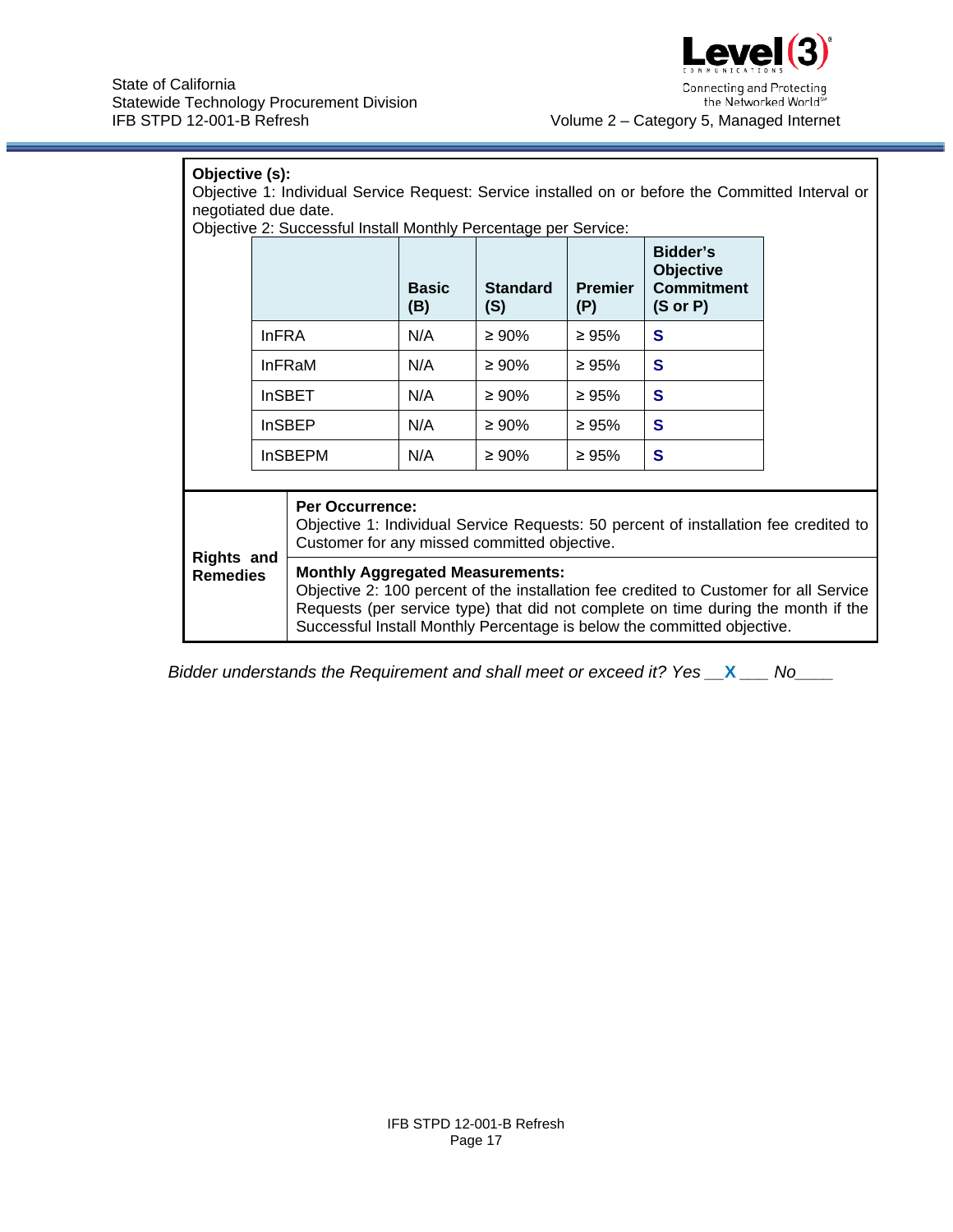|                                                                                                                                                                                                                                                                                                                                                                                                                                                                  | 5.2.8.9 Time to Repair (TTR) (M-S)                                                                                                                                                      |          |                     |                        |                       |                                                                          |  |  |  |  |  |  |
|------------------------------------------------------------------------------------------------------------------------------------------------------------------------------------------------------------------------------------------------------------------------------------------------------------------------------------------------------------------------------------------------------------------------------------------------------------------|-----------------------------------------------------------------------------------------------------------------------------------------------------------------------------------------|----------|---------------------|------------------------|-----------------------|--------------------------------------------------------------------------|--|--|--|--|--|--|
| <b>SLA Name:</b> Time to Repair (TTR)                                                                                                                                                                                                                                                                                                                                                                                                                            |                                                                                                                                                                                         |          |                     |                        |                       |                                                                          |  |  |  |  |  |  |
| <b>Definition:</b> A service outage that remains unresolved for more than the committed objective<br>level.                                                                                                                                                                                                                                                                                                                                                      |                                                                                                                                                                                         |          |                     |                        |                       |                                                                          |  |  |  |  |  |  |
| <b>Measurement Process:</b> This SLA is based on trouble ticket Unavailable Time. The circuit or<br>service is unusable during the time the trouble ticket is reported as opened until restoration of the<br>service, minus SCC. If Customer reports a service failure as unresolved after the closure of the<br>trouble ticket by the Contractor, the Unavailable Time shall be adjusted to the actual restoration<br>time. This SLA is applied per occurrence. |                                                                                                                                                                                         |          |                     |                        |                       |                                                                          |  |  |  |  |  |  |
| Service(s):                                                                                                                                                                                                                                                                                                                                                                                                                                                      |                                                                                                                                                                                         |          |                     |                        |                       |                                                                          |  |  |  |  |  |  |
| <b>Managed Internet Service</b>                                                                                                                                                                                                                                                                                                                                                                                                                                  |                                                                                                                                                                                         |          |                     |                        |                       |                                                                          |  |  |  |  |  |  |
| Objective (s):<br>The Unavailable Time objective shall not exceed:                                                                                                                                                                                                                                                                                                                                                                                               |                                                                                                                                                                                         |          |                     |                        |                       |                                                                          |  |  |  |  |  |  |
|                                                                                                                                                                                                                                                                                                                                                                                                                                                                  | <b>Service</b>                                                                                                                                                                          |          | <b>Basic</b><br>(B) | <b>Standard</b><br>(S) | <b>Premier</b><br>(P) | Bidder's<br><b>Objective</b><br><b>Commitment</b><br>$(B \text{ or } S)$ |  |  |  |  |  |  |
|                                                                                                                                                                                                                                                                                                                                                                                                                                                                  | Managed<br>Service                                                                                                                                                                      | Internet | 6 hours             | 4 hours                | N/A                   | B                                                                        |  |  |  |  |  |  |
|                                                                                                                                                                                                                                                                                                                                                                                                                                                                  |                                                                                                                                                                                         |          |                     |                        |                       |                                                                          |  |  |  |  |  |  |
| <b>Rights and</b><br><b>Remedies</b>                                                                                                                                                                                                                                                                                                                                                                                                                             | Per Occurrence: 25 percent of the TMRC and two (2) days ADUC per<br>occurrence for each service (Circuit ID) out of service for a period greater than the<br>committed objective level. |          |                     |                        |                       |                                                                          |  |  |  |  |  |  |
|                                                                                                                                                                                                                                                                                                                                                                                                                                                                  | Monthly Aggregated Measurements: N/A                                                                                                                                                    |          |                     |                        |                       |                                                                          |  |  |  |  |  |  |